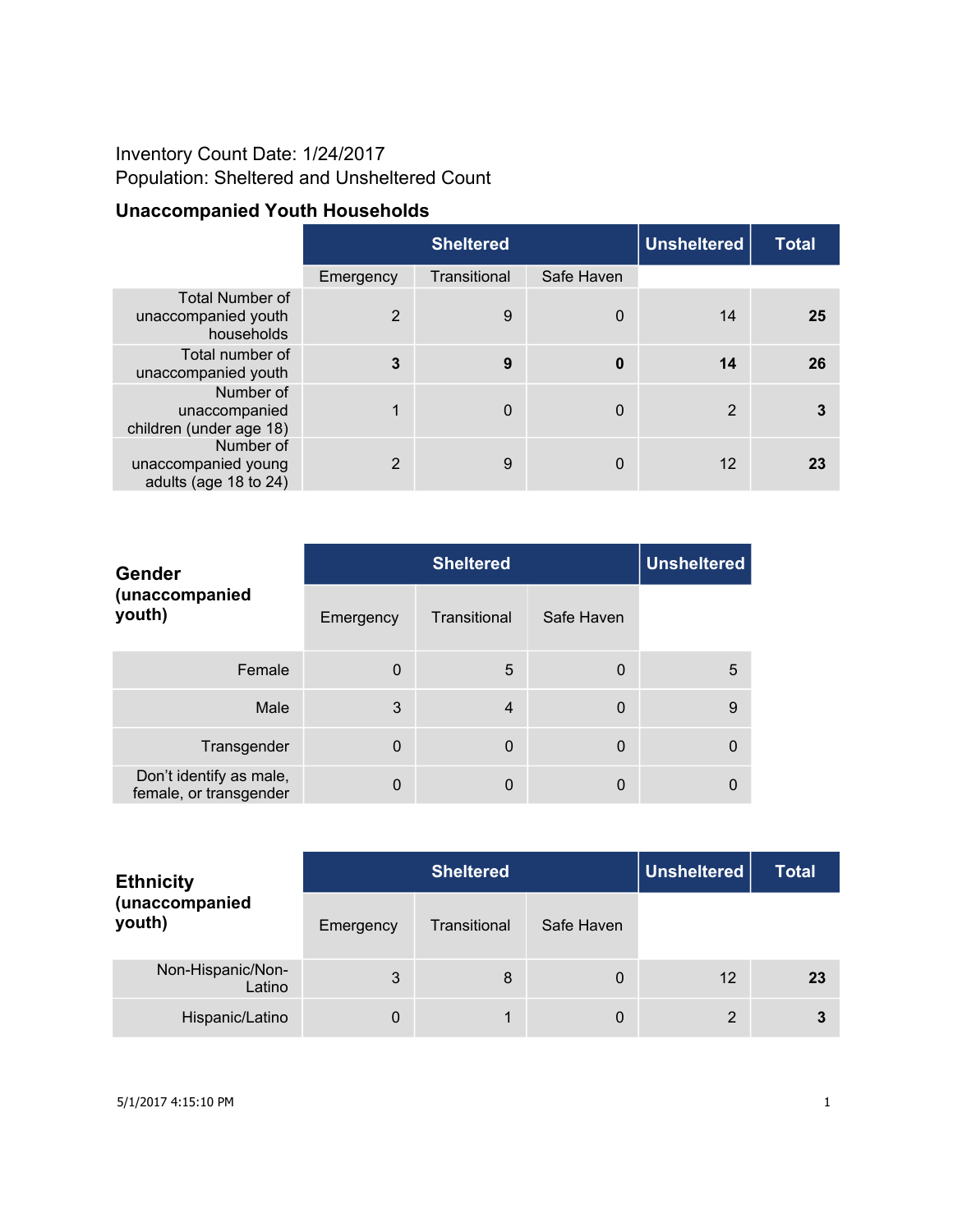| Total |  |  |  |  |
|-------|--|--|--|--|
|       |  |  |  |  |
|       |  |  |  |  |
|       |  |  |  |  |
| 10    |  |  |  |  |
| 16    |  |  |  |  |
| 0     |  |  |  |  |
|       |  |  |  |  |

#### 5/1/2017 4:15:10 PM 2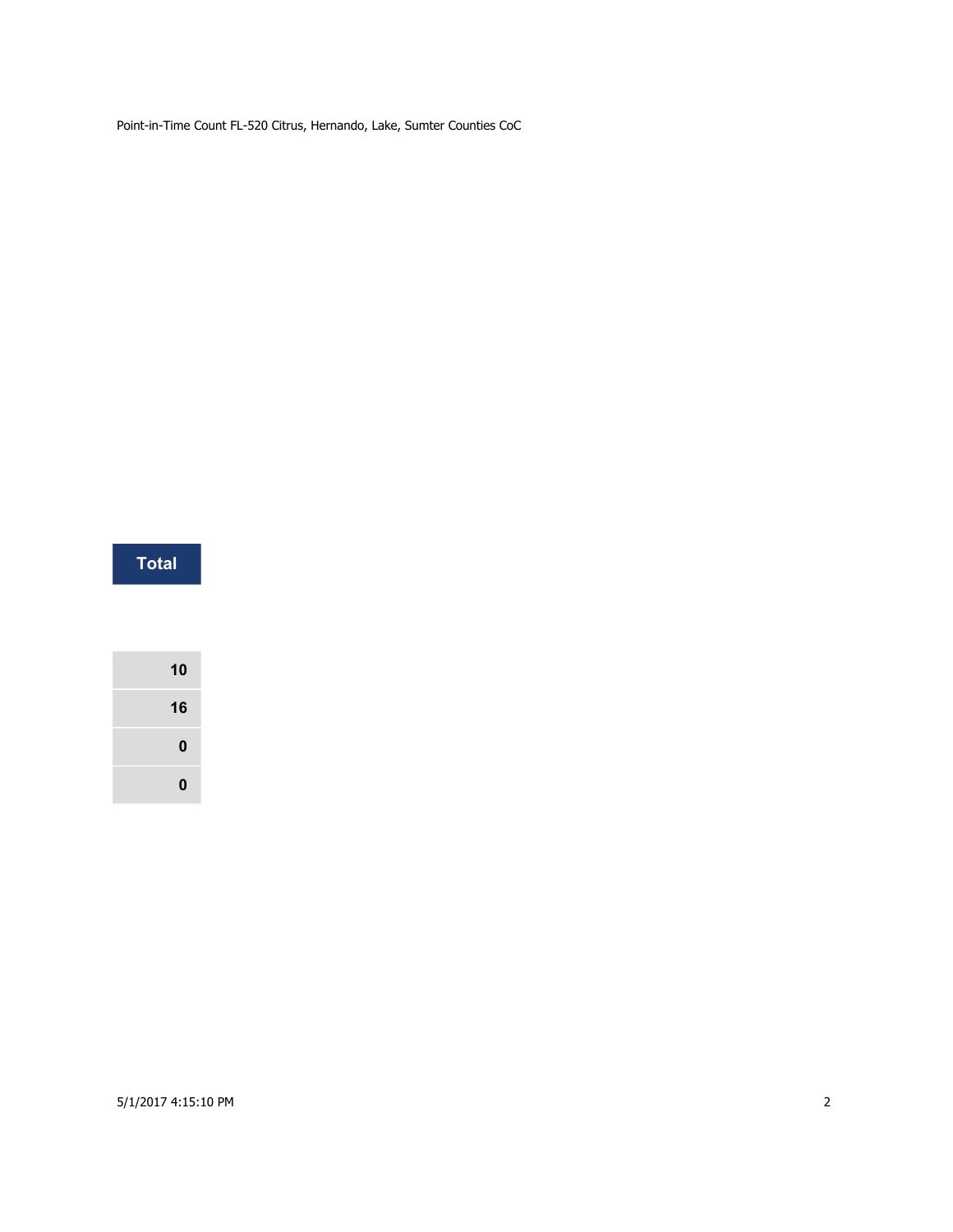| Race                                                |                | <b>Sheltered</b> |              | <b>Unsheltered</b> | <b>Total</b> |
|-----------------------------------------------------|----------------|------------------|--------------|--------------------|--------------|
| (unaccompanied<br>youth)                            | Emergency      | Transitional     | Safe Haven   |                    |              |
| White                                               | $\overline{2}$ | 7                | $\mathbf 0$  | 14                 | 23           |
| <b>Black or African-</b><br>American                | 1              | $\overline{2}$   | $\mathbf{0}$ | $\overline{0}$     | 3            |
| Asian                                               | $\overline{0}$ | $\mathbf 0$      | 0            | $\mathbf{0}$       | $\mathbf{0}$ |
| American Indian or<br>Alaska Native                 | $\overline{0}$ | $\mathbf 0$      | $\mathbf{0}$ | $\overline{0}$     | $\mathbf{0}$ |
| Native Hawaiian or<br><b>Other Pacific Islander</b> | $\Omega$       | $\overline{0}$   | $\mathbf{0}$ | $\overline{0}$     | $\mathbf{0}$ |
| <b>Multiple Races</b>                               | 0              | $\mathbf 0$      | 0            | 0                  | O            |

| <b>Chronically</b><br><b>Homeless</b> |           | <b>Unsheltered</b> |               |  |
|---------------------------------------|-----------|--------------------|---------------|--|
| (unaccompanied<br>youth)              | Emergency | Transitional       | Safe<br>Haven |  |
| Total number of persons               | 0         |                    |               |  |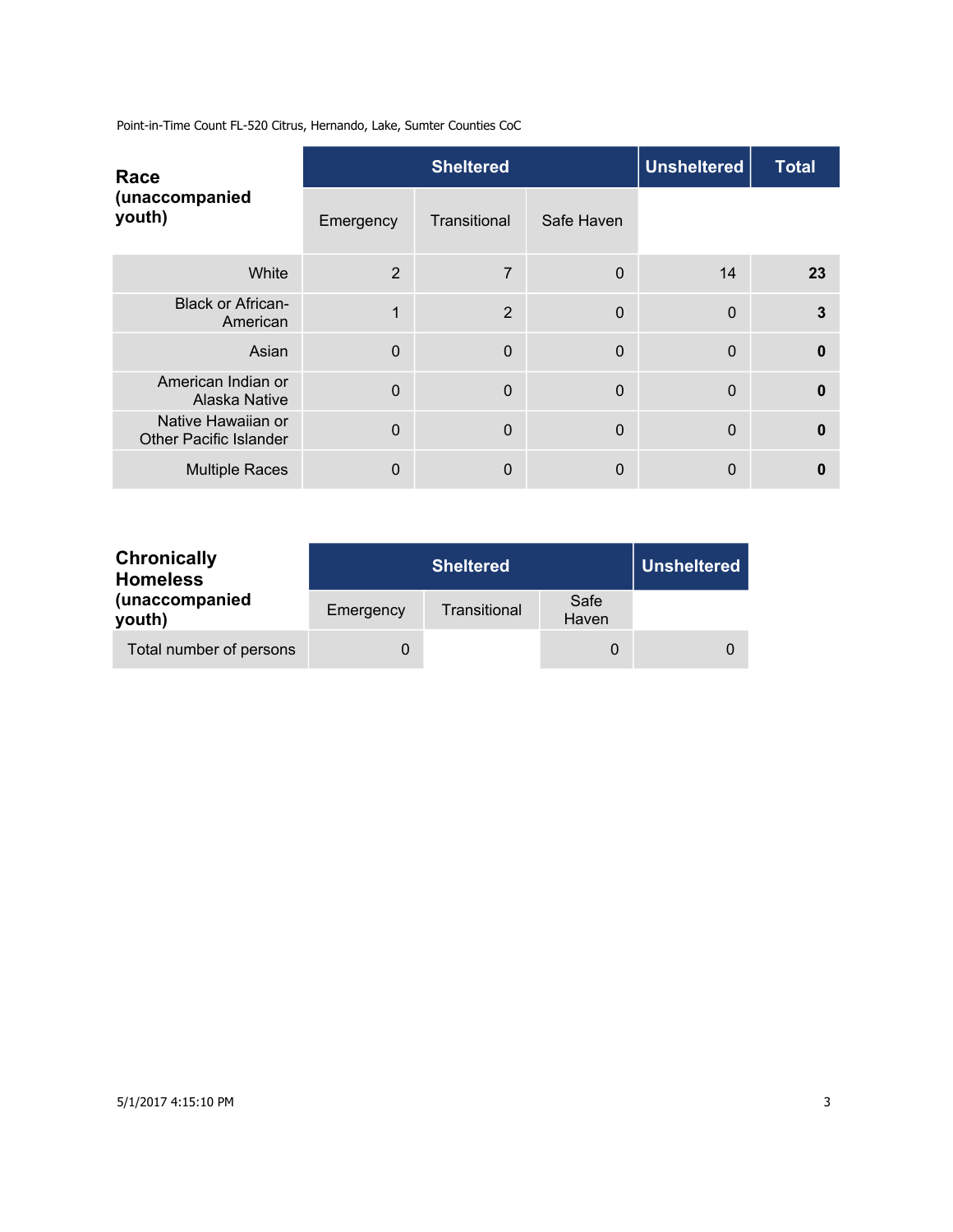**Total**

**0**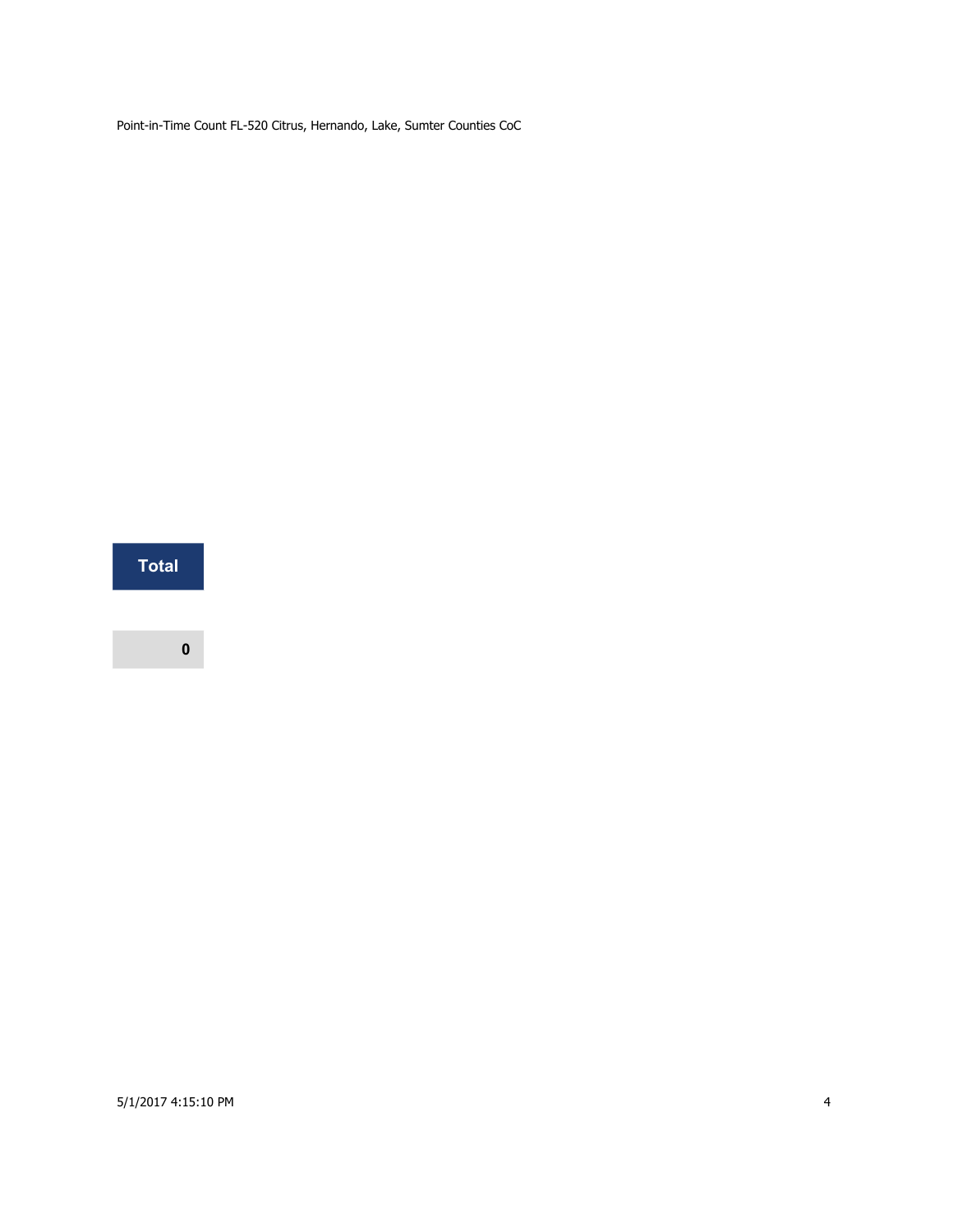## Inventory Count Date: 1/24/2017 Population: Sheltered and Unsheltered Count

# **Parenting Youth Households**

|                                                                                                    | <b>Sheltered</b> |              | <b>Unsheltered</b> | <b>Total</b> |
|----------------------------------------------------------------------------------------------------|------------------|--------------|--------------------|--------------|
|                                                                                                    | Emergency        | Transitional |                    |              |
| Total number of parenting<br>youth households                                                      | 1                | 6            | $\mathbf 0$        | 7            |
| Total number of persons in<br>parenting youth households                                           | $\mathbf{3}$     | 16           | 0                  | 19           |
| Number of parenting youth<br>(youth parents only)                                                  | 1                | 6            | $\bf{0}$           | 7            |
| Number of parenting youth<br>(under age 18)                                                        | $\Omega$         | $\mathbf 0$  | $\mathbf 0$        | 0            |
| Number of parenting youth<br>(age 18 to 24)                                                        | 1                | 6            | $\mathbf 0$        | 7            |
| Number of children with<br>parenting youth (children<br>under age 18 with parents<br>under age 25) | 2                | 10           | $\mathbf 0$        | 12           |

| <b>Gender</b><br>(parenting youth)                |             | <b>Sheltered</b> | <b>Unsheltered</b> | <b>Total</b> |
|---------------------------------------------------|-------------|------------------|--------------------|--------------|
|                                                   | Emergency   | Transitional     |                    |              |
| Female                                            |             | 5                | $\mathbf 0$        | 6            |
| Male                                              | $\mathbf 0$ | 1                | $\mathbf 0$        |              |
| Transgender                                       | $\Omega$    | $\mathbf 0$      | $\mathbf 0$        | 0            |
| Don't identify as male,<br>female, or transgender | $\Omega$    | 0                | 0                  |              |